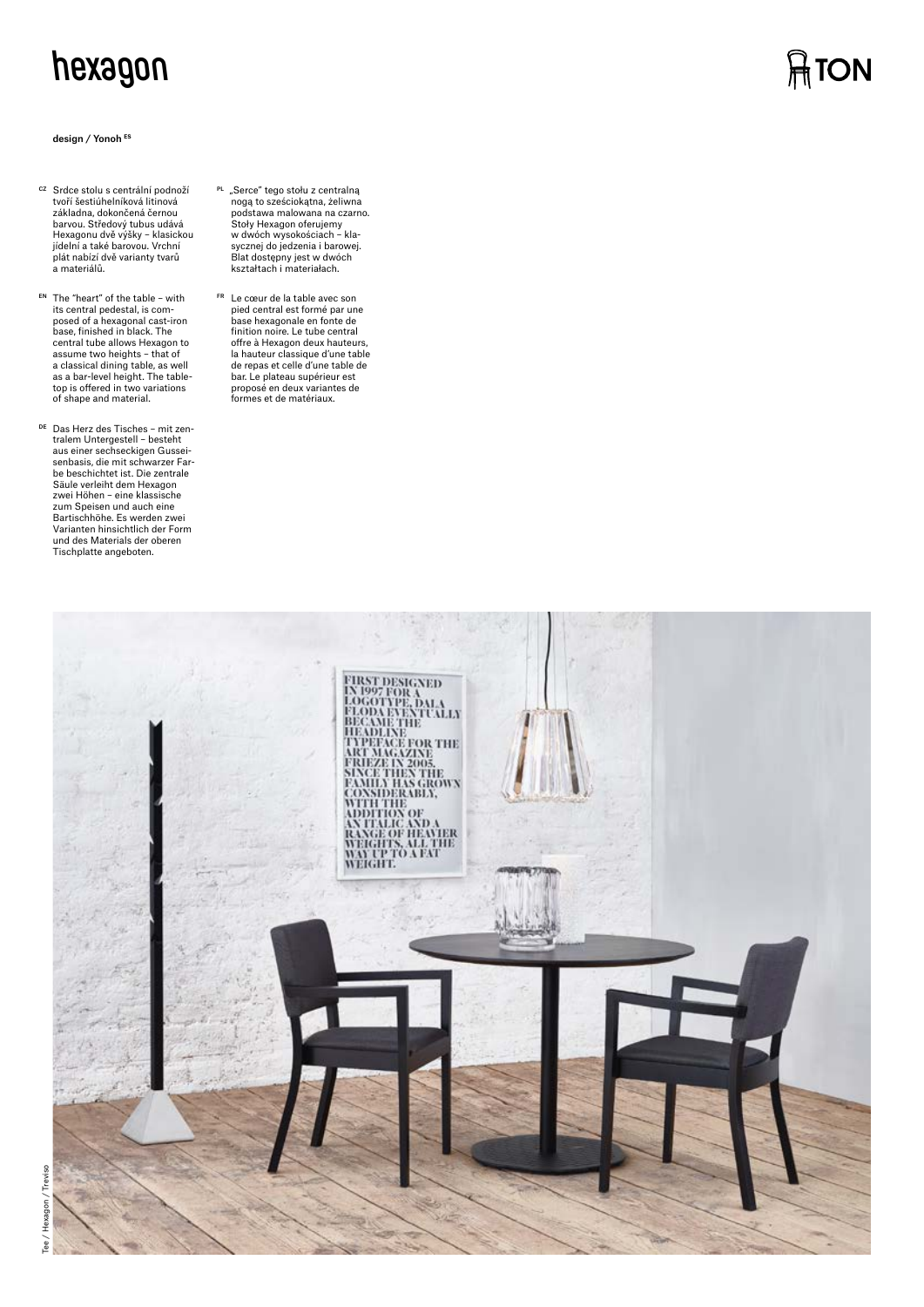





4M5 639 4BJ 639

 $\mathbb{U}$  in  $\mathbb{U}$  if  $\mathbb{Z}$ 

## **IS AS EE ON IN LAT 5**

| Hexagon                                                                                                                                       | 4M5 638                                                                          | 4BJ 638                                                             | 4M5 639                               | 4BJ 639                                             |
|-----------------------------------------------------------------------------------------------------------------------------------------------|----------------------------------------------------------------------------------|---------------------------------------------------------------------|---------------------------------------|-----------------------------------------------------|
|                                                                                                                                               | M                                                                                | B                                                                   | M                                     | B                                                   |
| rozměr plátu<br>table top size<br>Maße der Tischplatte<br>dimensions de la plaque<br>rozmiar blatu                                            | Ø60cm<br>Ø 70 cm<br>$\varnothing$ 80cm<br>$60 \times 60$ cm<br>$70 \times 70$ cm | Ø60cm<br>Ø 70 cm<br>Ø80cm<br>$60 \times 60$ cm<br>$70 \times 70$ cm | Ø60cm<br>Ø 70 cm<br>$60 \times 60$ cm | $\varnothing$ 60 cm<br>Ø 70 cm<br>$60 \times 60$ cm |
| tloušťka plátu<br>table top thickness<br>Plattenstärke<br>épaisseur du plateau<br>grubość blatu                                               | $25 \text{ mm}$                                                                  | 20 mm                                                               | $25 \text{ mm}$                       | 20 mm                                               |
| výška stolu<br>total height<br>Tischhöhe<br>hauteur de la table<br>wysokość stołu                                                             | 75.7 cm                                                                          | 75.2 cm                                                             | 108.8 cm                              | 108.3 cm                                            |
| výška po lub<br>height up to the apron<br>Höhe bis zur Zarge<br>hauteur jusqu'au bord inférieur<br>wysokość do oskrzyni                       | 73.2 cm                                                                          | 73.2 cm                                                             | 106.3 cm                              | 106.3 cm                                            |
| rozměr černé základny<br>pedestal black dimension<br>Maß. Bodenplatte schwarz<br>dimensions base noire<br>wymiar postument czarny             | 46.8/49.4 cm                                                                     | 46.8/49.4 cm                                                        | 46.8/49.4 cm                          | 46.8/49.4 cm                                        |
| rozměr základny Satinato<br>Satinato pedestal dimension<br>Maß, Bodenplatte Satinato<br>dimensions base Satinato<br>wymiar postument Satinato |                                                                                  |                                                                     |                                       |                                                     |
| hmotnost<br>weight<br>Gewicht<br>poids<br>waga                                                                                                | 22.4 kg<br>24.2 kg<br>26.2 kg<br>23.7 kg<br>25.9 kg                              | 22 kg<br>23.7 kg<br>25.5 kg<br>23.3 kg<br>25.4 kg                   | 23.2 kg<br>25 kg<br>24.5 kg           | 22.8 kg<br>24.5 kg<br>24.1 kg                       |



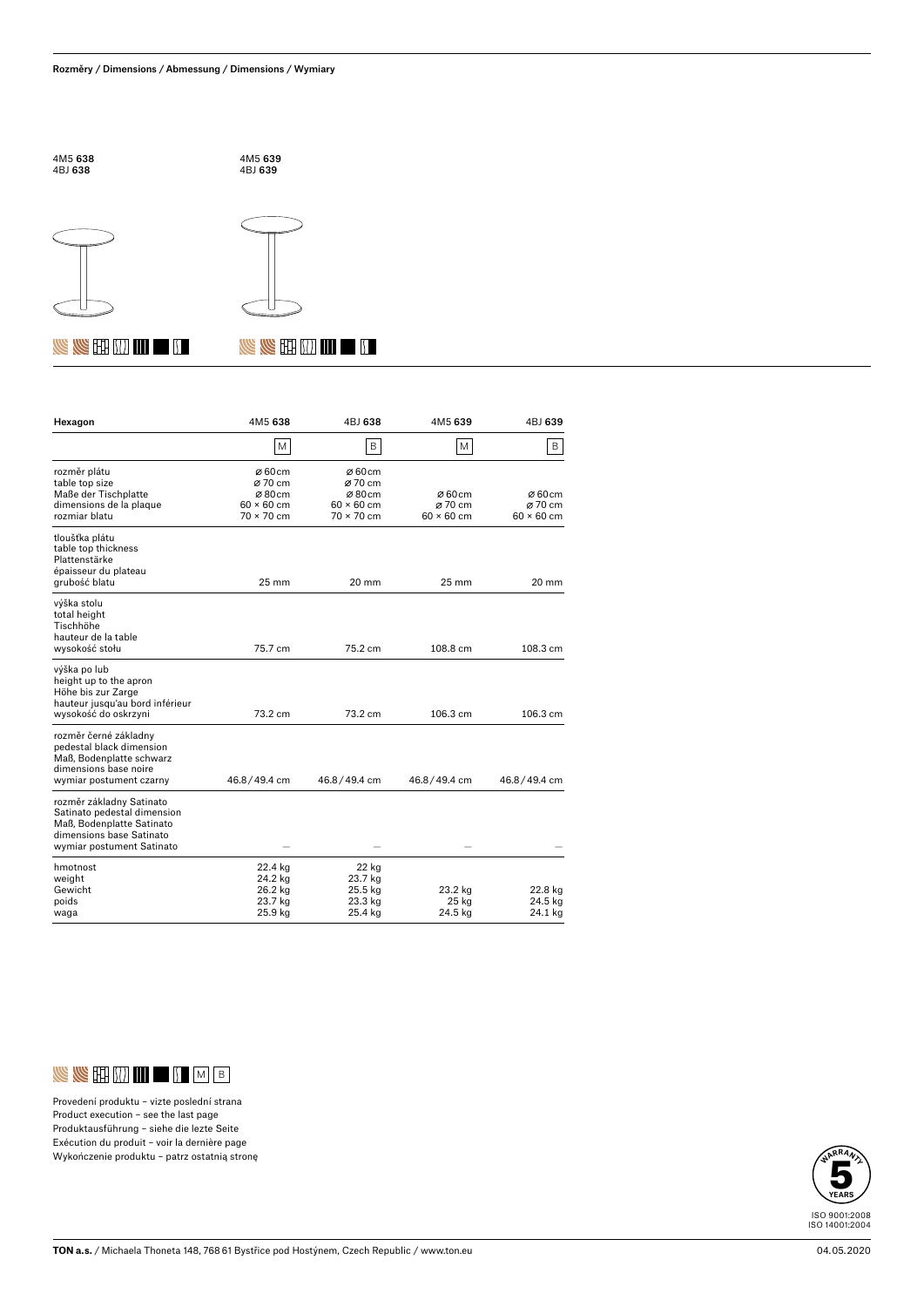

**NE KE EE DE LITTER SA** 

| Hexagon                                                                                                   | 429 638                                                                  |
|-----------------------------------------------------------------------------------------------------------|--------------------------------------------------------------------------|
| stolová podnož<br>table base<br>Tischuntergestell<br>pied de table<br>postawa stołu                       | černý kov<br>black metal<br>Metall schwarz<br>métal noir<br>czarny metal |
| výška podnože<br>table base height<br>Höhe des Untergestells<br>hauteur du piètement<br>wysokość podstawy | 73.2 cm                                                                  |
| rozměr základny<br>pedestal dimension<br>Maß. Bodenplatte<br>dimensions hase<br>wymiar podstawy           | 46.8/49.4 cm                                                             |
| hmotnost<br>weight<br>Gewicht<br>poids<br>waqa                                                            | 17.5 kg                                                                  |

| Hexagon                                                                        | 9M5 030         | 9BJ 030 | 9M5 030           | 9BJ 030           |
|--------------------------------------------------------------------------------|-----------------|---------|-------------------|-------------------|
|                                                                                | M               | B       | M                 | B                 |
| rozměr plátu<br>table top size                                                 |                 |         |                   |                   |
| Maße der Tischplatte                                                           | Ø 60 cm         | Ø 60 cm |                   |                   |
| dimensions de la plaque                                                        | Ø 70 cm         | Ø 70 cm | $60 \times 60$ cm | $60 \times 60$ cm |
| rozmiar blatu                                                                  | Ø80 cm          | Ø80 cm  | $70 \times 70$ cm | 70 × 70 cm        |
| tloušťka plátu<br>table top thickness<br>Plattenstärke<br>épaisseur du plateau |                 |         |                   |                   |
| grubość blatu                                                                  | $25 \text{ mm}$ | 20 mm   | $25 \text{ mm}$   | 20 mm             |
| hmotnost<br>weight                                                             |                 |         |                   |                   |
| Gewicht                                                                        | 4.9 kg          | 4.5 kg  |                   |                   |
| poids                                                                          | 6.7 kg          | 6.2 kg  | $6.2$ kg          | 5.8 kg            |
| waga                                                                           | 8.7 kg          | 8 kg    | 8.4 kg            | 7.9 kg            |
|                                                                                |                 |         |                   |                   |

**NE YE EH IN III EH II** 



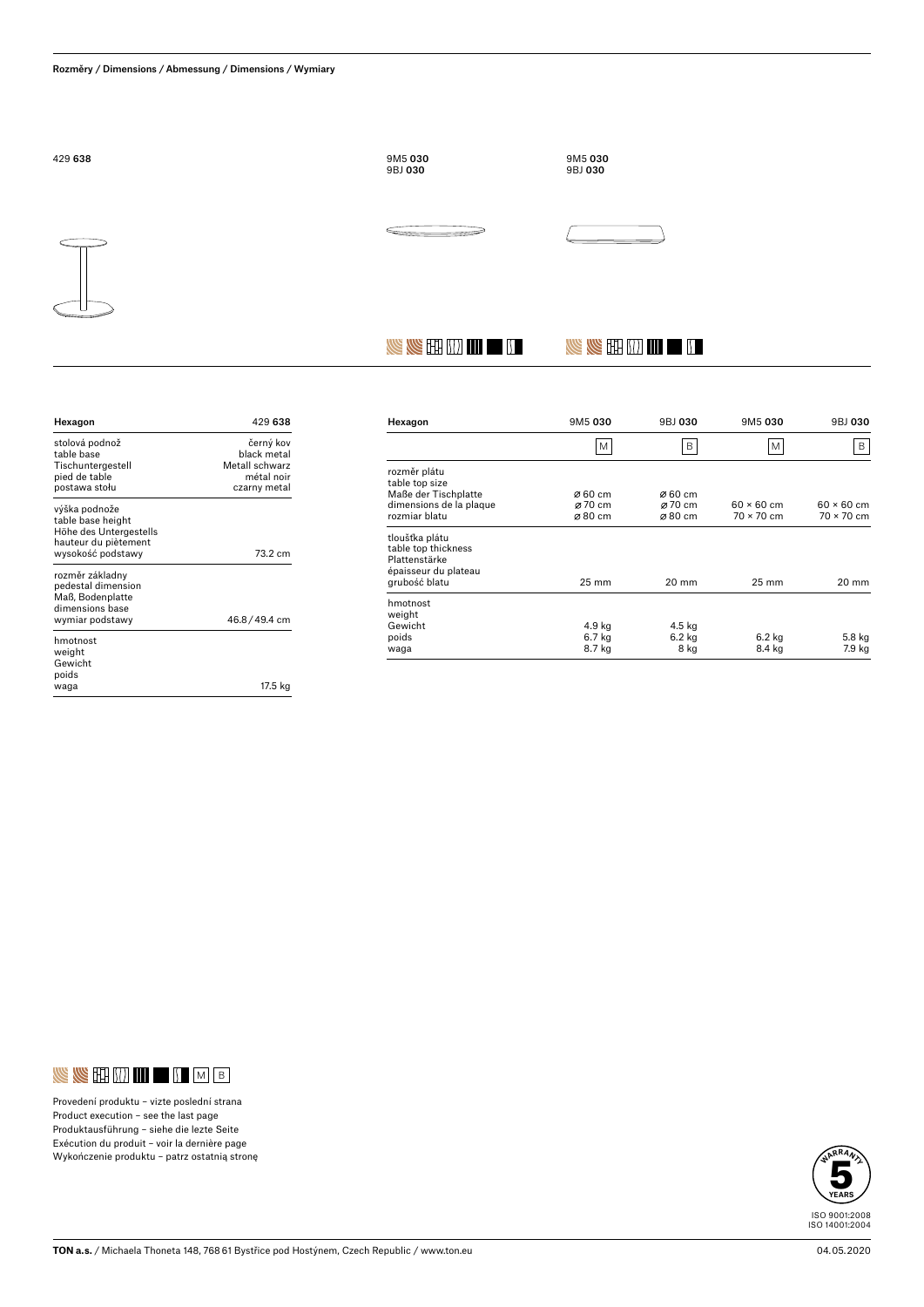

**SERETHERE** 

| Hexagon                                                                                                   | 429 639                                                                  |
|-----------------------------------------------------------------------------------------------------------|--------------------------------------------------------------------------|
| stolová podnož<br>table base<br>Tischuntergestell<br>pied de table<br>postawa stołu                       | černý kov<br>hlack metal<br>Metall schwarz<br>métal noir<br>czarny metal |
| výška podnože<br>table base height<br>Höhe des Untergestells<br>hauteur du piètement<br>wysokość podstawy | 106.3 cm                                                                 |
| rozměr základny<br>pedestal dimension<br>Maß. Bodenplatte<br>dimensions hase<br>wymiar podstawy           | 46.8/49.4 cm                                                             |
| hmotnost<br>weight<br>Gewicht<br>poids<br>waga                                                            | 18.3 kg                                                                  |

| Hexagon                                                                        | 9M5 030             | 9BJ 030             | 9M5 030           | 9BJ 030           |
|--------------------------------------------------------------------------------|---------------------|---------------------|-------------------|-------------------|
|                                                                                | M                   | B                   | M                 | В                 |
| rozměr plátu<br>table top size<br>Maße der Tischplatte                         |                     |                     |                   |                   |
| dimensions de la plaque                                                        | $\varnothing$ 60 cm | $\varnothing$ 60 cm |                   |                   |
| rozmiar blatu                                                                  | Ø 70 cm             | Ø 70 cm             | $60 \times 60$ cm | $60 \times 60$ cm |
| tloušťka plátu<br>table top thickness<br>Plattenstärke<br>épaisseur du plateau |                     |                     |                   |                   |
| grubość blatu                                                                  | $25 \text{ mm}$     | 20 mm               | $25 \text{ mm}$   | 20 mm             |
| hmotnost<br>weight<br>Gewicht                                                  |                     |                     |                   |                   |
| poids                                                                          | 4.9 kg              | 4.5 kg              |                   |                   |
| waga                                                                           | 6.7 kg              | $6.2$ kg            | $6.2$ kg          | 5.8 kg            |

 $\mathbb{U}$  in  $\mathbb{U}$  in  $\mathbb{Z}$ 



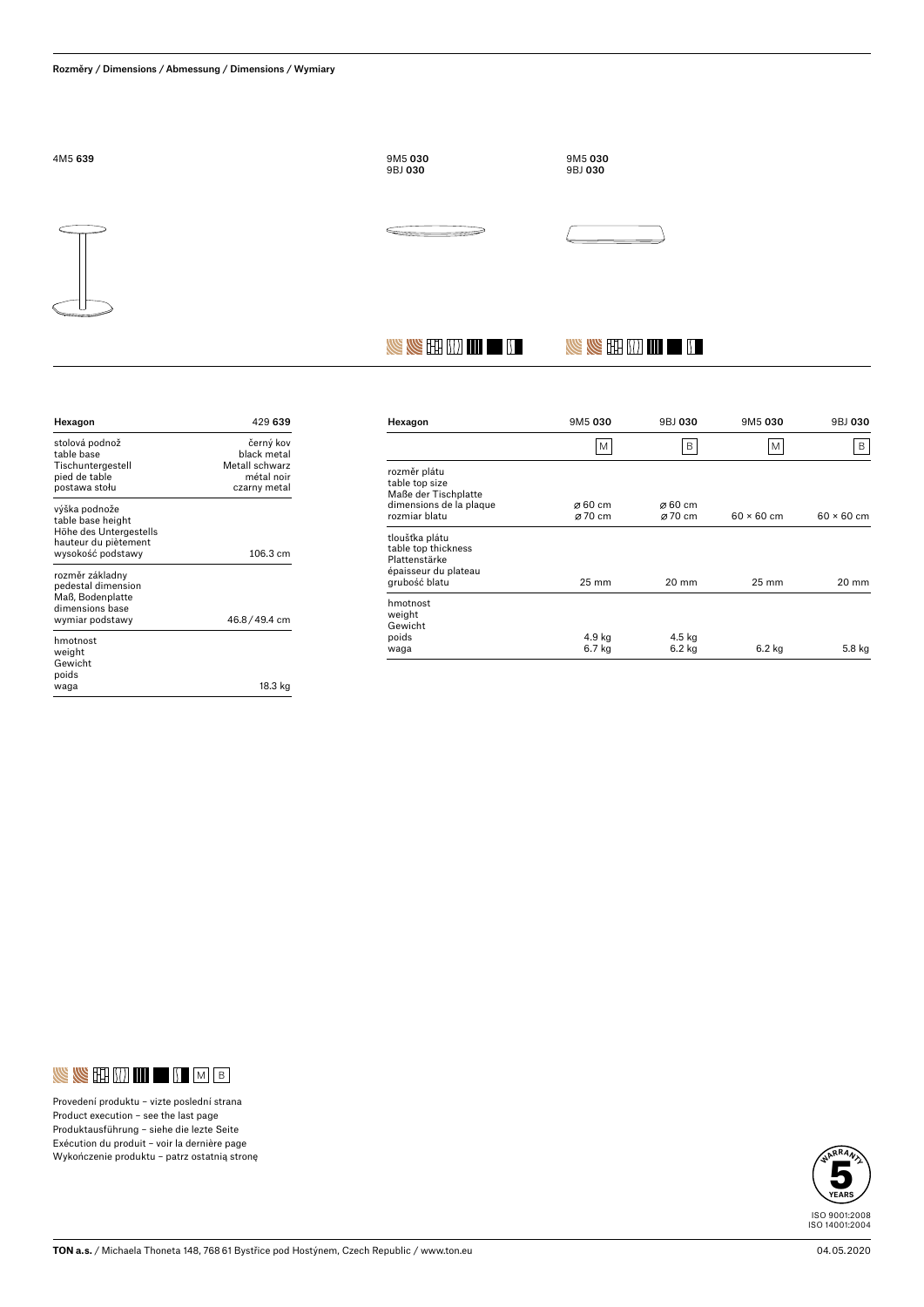





### **NEW REPORT OF SAMPLE REPORT**

| Hexagon                                                                                                                                       | 4M5 640                                                                                       | 4BJ 640                                                                                       | 4M5 641                                                             | 4BJ 641                                                      |
|-----------------------------------------------------------------------------------------------------------------------------------------------|-----------------------------------------------------------------------------------------------|-----------------------------------------------------------------------------------------------|---------------------------------------------------------------------|--------------------------------------------------------------|
|                                                                                                                                               | M                                                                                             | B                                                                                             | M                                                                   | B                                                            |
|                                                                                                                                               | Ø60cm<br>Ø 70 cm<br>Ø80cm<br>Ø90 cm                                                           | Ø60cm<br>Ø 70 cm<br>Ø80cm<br>Ø90 cm                                                           |                                                                     |                                                              |
| rozměr plátu<br>table top size<br>Maße der Tischplatte<br>dimensions de la plaque<br>rozmiar blatu                                            | Ø100cm<br>$60 \times 60$ cm<br>$70 \times 70$ cm<br>$80 \times 80$ cm<br>$60 \times 80$ cm    | Ø100cm<br>$60 \times 60$ cm<br>$70 \times 70$ cm<br>$80 \times 80$ cm<br>$60 \times 80$ cm    | Ø60cm<br>Ø 70 cm<br>Ø80cm<br>$60 \times 60$ cm<br>$70 \times 70$ cm | Ø60cm<br>Ø 70 cm<br>Ø80cm<br>$60 \times 60$ cm<br>70 × 70 cm |
| tloušťka plátu<br>table top thickness<br>Plattenstärke<br>épaisseur du plateau<br>grubość blatu                                               | $25 \text{ mm}$                                                                               | $20 \text{ mm}$                                                                               | $25 \text{ mm}$                                                     | 20 mm                                                        |
| výška stolu<br>total height<br>Tischhöhe<br>hauteur de la table                                                                               |                                                                                               |                                                                                               |                                                                     |                                                              |
| wysokość stołu                                                                                                                                | 75.7 cm                                                                                       | 75.2 cm                                                                                       | 108.8 cm                                                            | $108.3 \text{ cm}$                                           |
| výška po lub<br>height up to the apron<br>Höhe bis zur Zarge<br>hauteur jusqu'au bord inférieur<br>wysokość do oskrzyni                       | 73.2 cm                                                                                       | 73.2 cm                                                                                       | 106.3 cm                                                            | 106.3 cm                                                     |
| rozměr černé základny<br>pedestal black dimension<br>Maß, Bodenplatte schwarz<br>dimensions base noire<br>wymiar postument czarny             | 54/56,6 cm                                                                                    | 54/56,6 cm                                                                                    | 54/56,6 cm                                                          | 54/56,6 cm                                                   |
| rozměr základny Satinato<br>Satinato pedestal dimension<br>Maß. Bodenplatte Satinato<br>dimensions base Satinato<br>wymiar postument Satinato |                                                                                               |                                                                                               |                                                                     |                                                              |
| hmotnost<br>weight<br>Gewicht<br>poids<br>waga                                                                                                | 28 kg<br>29.8 kg<br>31.8 kg<br>34.1 kg<br>36.6 kg<br>29.3 kg<br>31.5 kg<br>34.1 kg<br>31.4 kg | 27.6 kg<br>29.3 kg<br>31.1 kg<br>33.3 kg<br>35.7 kg<br>28.9 kg<br>31 kg<br>33.4 kg<br>30.8 kg | 28.8 kg<br>30.6 kg<br>32.6 kg<br>30.1 kg<br>32.3 kg                 | 28.4 kg<br>30.1 kg<br>31.9 kg<br>29.7 kg<br>31.8kg           |



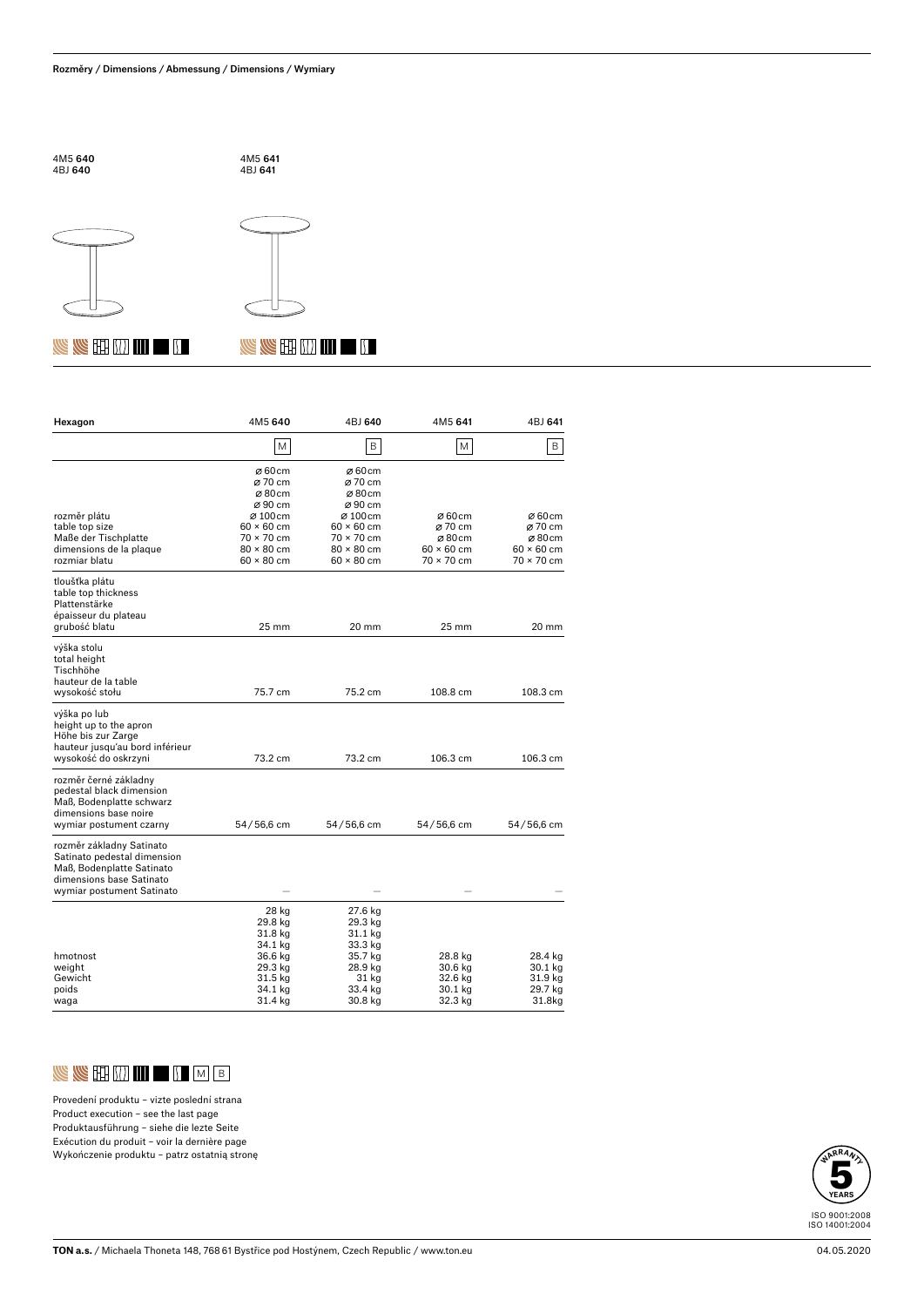

**SERETHERE** 

| Hexagon                                                                                                   | 429 640                                                                  |
|-----------------------------------------------------------------------------------------------------------|--------------------------------------------------------------------------|
| stolová podnož<br>table base<br>Tischuntergestell<br>pied de table<br>postawa stołu                       | černý kov<br>hlack metal<br>Metall schwarz<br>métal noir<br>czarny metal |
| výška podnože<br>table base height<br>Höhe des Untergestells<br>hauteur du piètement<br>wysokość podstawy | 73.2 cm                                                                  |
| rozměr základny<br>pedestal dimension<br>Maß, Bodenplatte<br>dimensions base<br>wymiar podstawy           | 54/56,6 cm                                                               |
| hmotnost<br>weight<br>Gewicht<br>poids<br>waga                                                            | 23.1 kg                                                                  |

| Hexagon                 | 9M5 030             | 9BJ 030 | 9M5 030           | 9BJ 030           |
|-------------------------|---------------------|---------|-------------------|-------------------|
|                         | M                   | B       | M                 | B                 |
| rozměr plátu            | Ø 60 cm             | Ø 60 cm |                   |                   |
| table top size          | Ø 70 cm             | Ø 70 cm | $60 \times 60$ cm | $60 \times 60$ cm |
| Maße der Tischplatte    | $\varnothing$ 80 cm | Ø80 cm  | $70 \times 70$ cm | $70 \times 70$ cm |
| dimensions de la plaque | $\varnothing$ 90 cm | Ø90 cm  | $80 \times 80$ cm | $80 \times 80$ cm |
| rozmiar blatu           | Ø100 cm             | Ø100 cm | $60 \times 80$ cm | $60 \times 80$ cm |
| tloušťka plátu          |                     |         |                   |                   |
| table top thickness     |                     |         |                   |                   |
| Plattenstärke           |                     |         |                   |                   |
| épaisseur du plateau    |                     |         |                   |                   |
| grubość blatu           | $25 \text{ mm}$     | 20 mm   | $25 \text{ mm}$   | 20 mm             |
| hmotnost                | 4,9 kg              | 4.5 kg  |                   |                   |
| weight                  | 6,7 kg              | 6.2 kg  | 6.2 kg            | 5.8 kg            |
| Gewicht                 | 8.7 kg              | 8 kg    | 8.4 kg            | 7.9 kg            |
| poids                   | 11 kg               | 10.2 kg | 11 kg             | 10.3 kg           |
| waga                    | 13.5 kg             | 12.6 kg | 8.3 kg            | 7.7 kg            |

 $\mathbb{U}$  in  $\mathbb{U}$  in  $\mathbb{Z}$ 



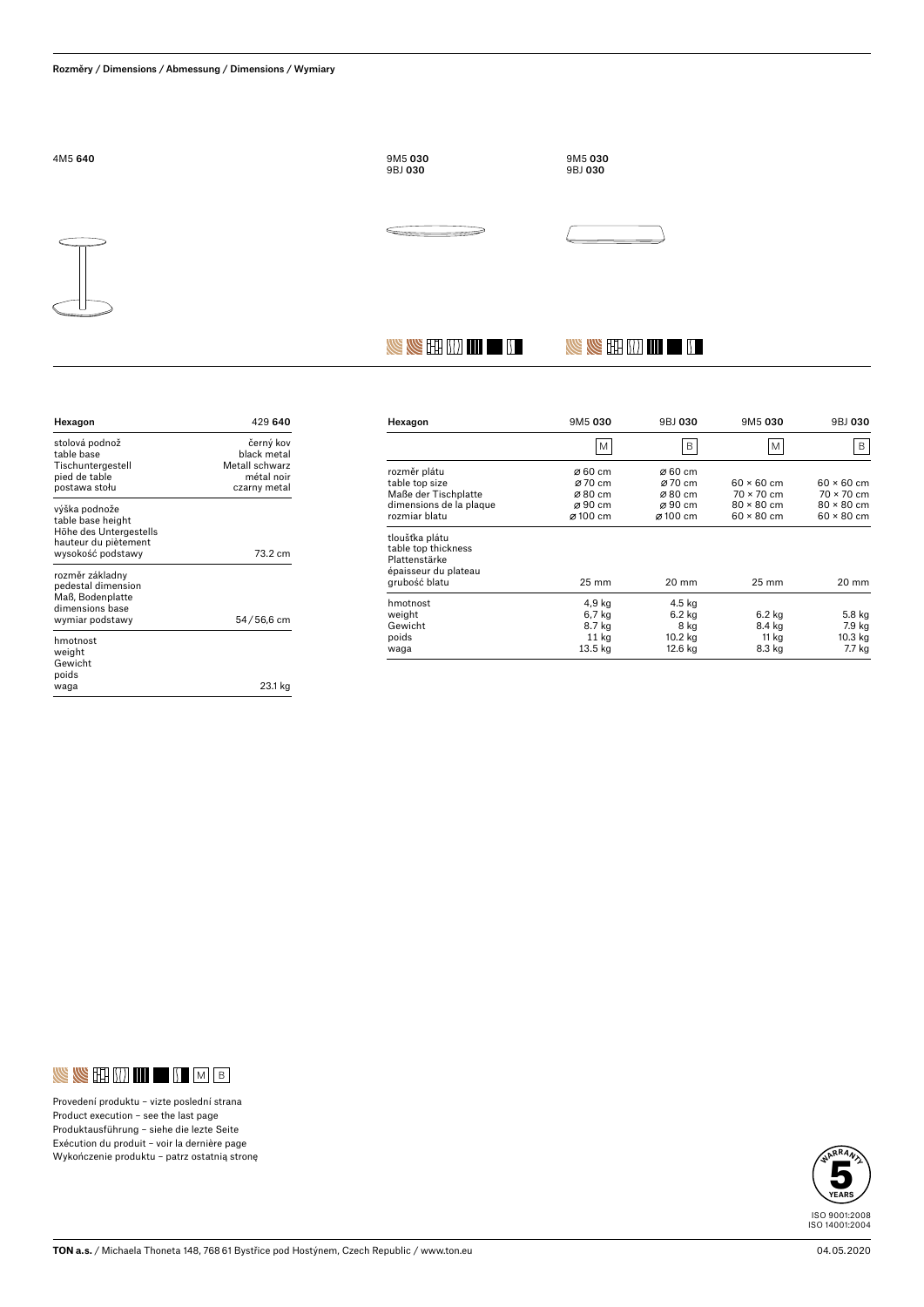

**SERETHERE** 

| Hexagon                                                                                                   | 429 641                                                                  |
|-----------------------------------------------------------------------------------------------------------|--------------------------------------------------------------------------|
| stolová podnož<br>table base<br>Tischuntergestell<br>pied de table<br>postawa stołu                       | černý kov<br>hlack metal<br>Metall schwarz<br>métal noir<br>czarny metal |
| výška podnože<br>table base height<br>Höhe des Untergestells<br>hauteur du piètement<br>wysokość podstawy | $106.3 \text{ cm}$                                                       |
| rozměr základny<br>pedestal dimension<br>Maß, Bodenplatte<br>dimensions hase<br>wymiar podstawy           | 54/56,6 cm                                                               |
| hmotnost<br>weight<br>Gewicht<br>poids<br>waqa                                                            | 23.9 kg                                                                  |

| Hexagon                                                                                         | 9M5 030         | 9BJ 030 | 9M5 030           | 9BJ 030           |
|-------------------------------------------------------------------------------------------------|-----------------|---------|-------------------|-------------------|
|                                                                                                 | M               | B       | M                 | В                 |
| rozměr plátu<br>table top size                                                                  |                 |         |                   |                   |
| Maße der Tischplatte                                                                            | Ø 60 cm         | Ø 60 cm |                   |                   |
| dimensions de la plaque                                                                         | Ø 70 cm         | Ø 70 cm | $60 \times 60$ cm | $60 \times 60$ cm |
| rozmiar blatu                                                                                   | Ø80 cm          | Ø80 cm  | $70 \times 70$ cm | $70 \times 70$ cm |
| tloušťka plátu<br>table top thickness<br>Plattenstärke<br>épaisseur du plateau<br>grubość blatu | $25 \text{ mm}$ | 20 mm   | $25 \text{ mm}$   | 20 mm             |
| hmotnost<br>weight                                                                              |                 |         |                   |                   |
| Gewicht                                                                                         | 4,9 kg          | 4.5 kg  |                   |                   |
| poids                                                                                           | 6,7 kg          | 6.2 kg  | 6.2 kg            | $6.2$ kg          |
| waga                                                                                            | 8.7 kg          | 8 kg    | 8.4 kg            | 8.4 kg            |
|                                                                                                 |                 |         |                   |                   |

 $\mathbb{U}$  in  $\mathbb{U}$  in  $\mathbb{Z}$